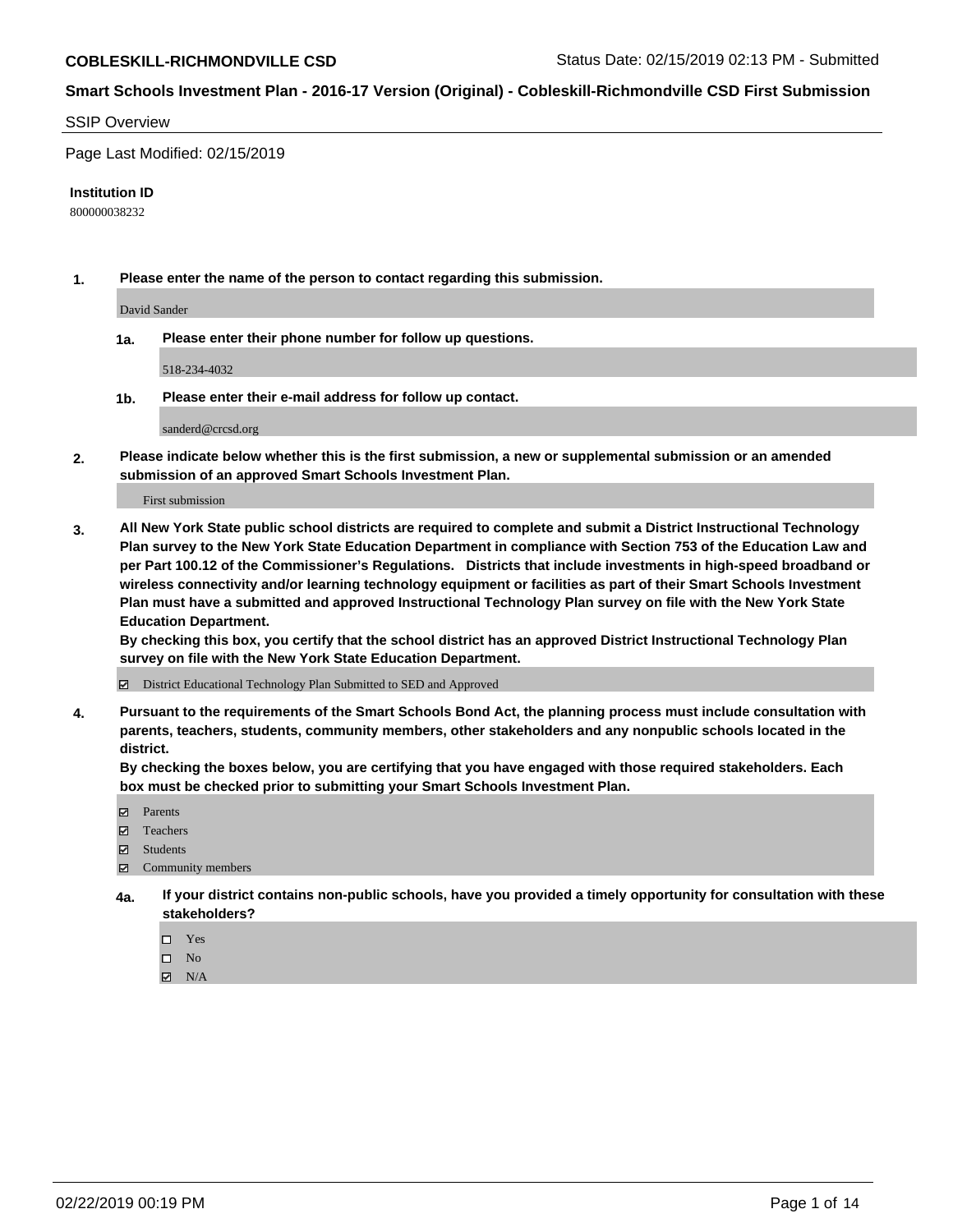#### SSIP Overview

Page Last Modified: 02/15/2019

### **5. Certify that the following required steps have taken place by checking the boxes below: Each box must be checked prior to submitting your Smart Schools Investment Plan.**

- The district developed and the school board approved a preliminary Smart Schools Investment Plan.
- $\boxtimes$  The preliminary plan was posted on the district website for at least 30 days. The district included an address to which any written comments on the plan should be sent.
- $\boxtimes$  The school board conducted a hearing that enabled stakeholders to respond to the preliminary plan. This hearing may have occured as part of a normal Board meeting, but adequate notice of the event must have been provided through local media and the district website for at least two weeks prior to the meeting.
- The district prepared a final plan for school board approval and such plan has been approved by the school board.
- $\boxtimes$  The final proposed plan that has been submitted has been posted on the district's website.
- **5a. Please upload the proposed Smart Schools Investment Plan (SSIP) that was posted on the district's website, along with any supporting materials. Note that this should be different than your recently submitted Educational Technology Survey. The Final SSIP, as approved by the School Board, should also be posted on the website and remain there during the course of the projects contained therein.**

Preliminary Smart Schools.docx

**5b. Enter the webpage address where the final Smart Schools Investment Plan is posted. The Plan should remain posted for the life of the included projects.**

http://www.crcs.k12.ny.us/district-services/

**6. Please enter an estimate of the total number of students and staff that will benefit from this Smart Schools Investment Plan based on the cumulative projects submitted to date.**

2,150

**7. An LEA/School District may partner with one or more other LEA/School Districts to form a consortium to pool Smart Schools Bond Act funds for a project that meets all other Smart School Bond Act requirements. Each school district participating in the consortium will need to file an approved Smart Schools Investment Plan for the project and submit a signed Memorandum of Understanding that sets forth the details of the consortium including the roles of each respective district.**

 $\Box$  The district plans to participate in a consortium to partner with other school district(s) to implement a Smart Schools project.

**8. Please enter the name and 6-digit SED Code for each LEA/School District participating in the Consortium.**

| <b>Partner LEA/District</b> | <b>ISED BEDS Code</b> |
|-----------------------------|-----------------------|
| (No Response)               | (No Response)         |

**9. Please upload a signed Memorandum of Understanding with all of the participating Consortium partners.**

(No Response)

**10. Your district's Smart Schools Bond Act Allocation is:**

\$1,789,330

**11. Enter the budget sub-allocations by category that you are submitting for approval at this time. If you are not budgeting SSBA funds for a category, please enter 0 (zero.) If the value entered is \$0, you will not be required to complete that survey question.**

|                                       | Sub-               |
|---------------------------------------|--------------------|
|                                       | <b>Allocations</b> |
| School Connectivity                   | 879,861            |
| Connectivity Projects for Communities |                    |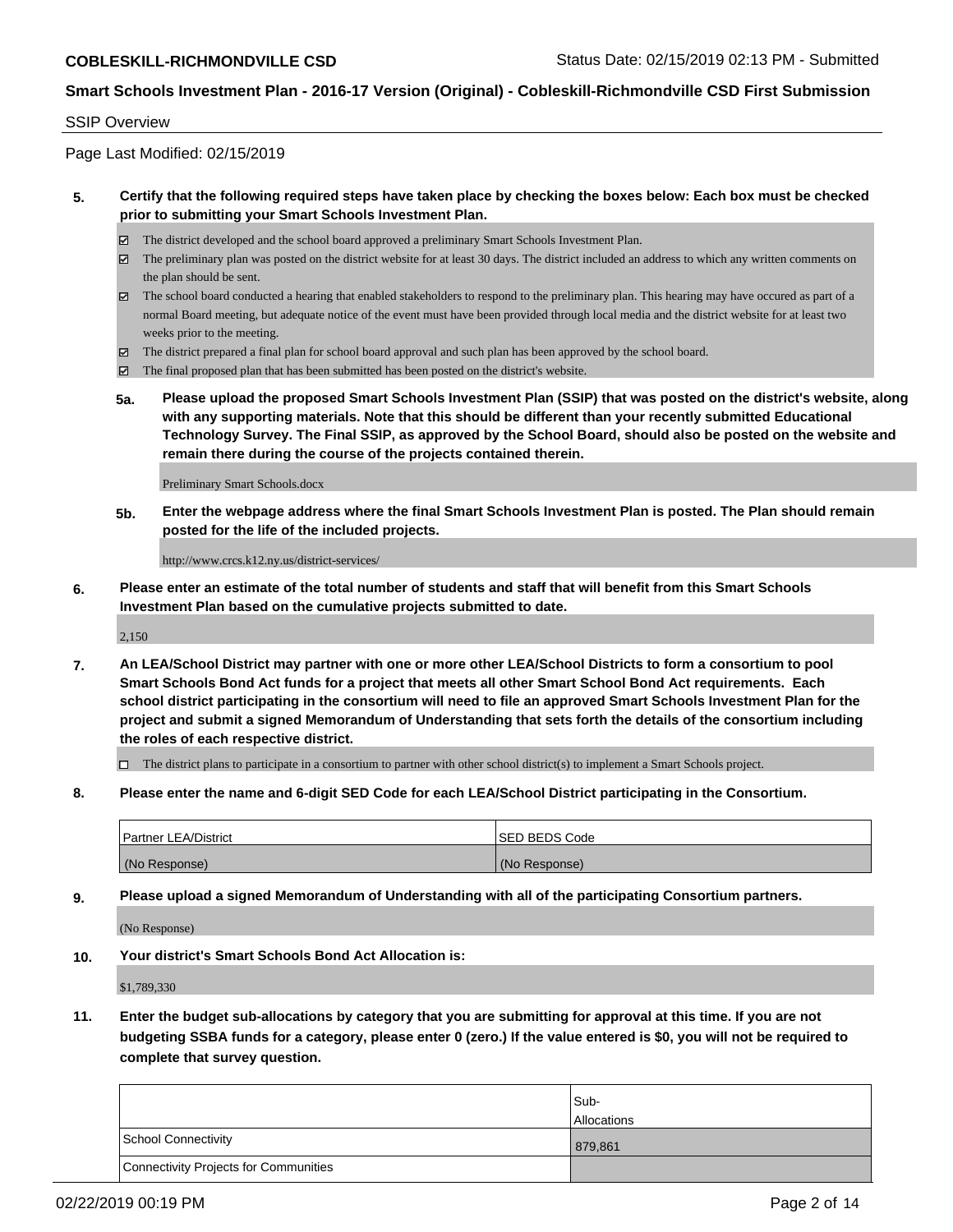SSIP Overview

Page Last Modified: 02/15/2019

|                                    | Sub-<br>Allocations |
|------------------------------------|---------------------|
|                                    | 0                   |
| Classroom Technology               | 162,500             |
| Pre-Kindergarten Classrooms        | 0                   |
| Replace Transportable Classrooms   | 0                   |
| <b>High-Tech Security Features</b> | 308,500             |
| Totals:                            | 1,350,861           |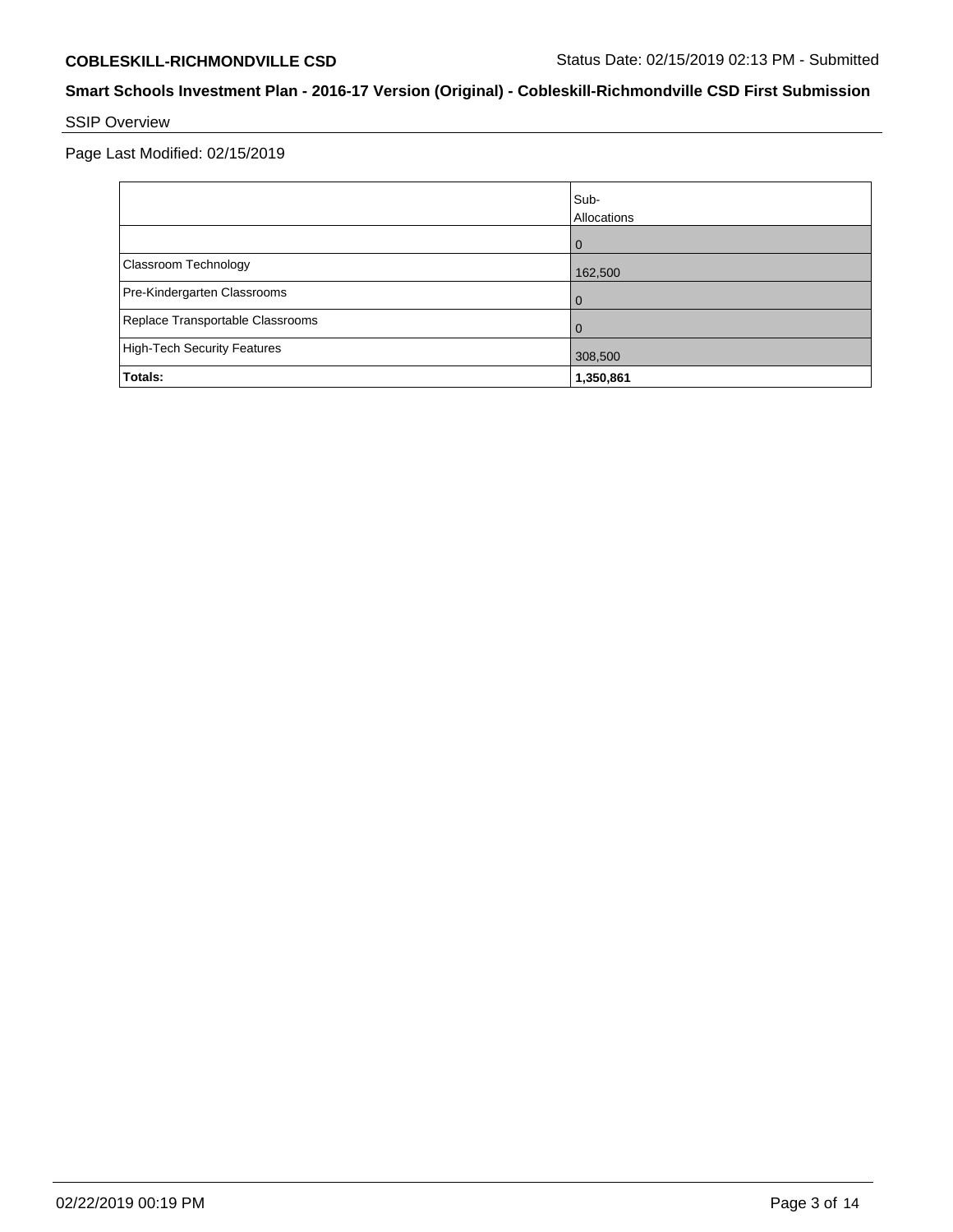#### School Connectivity

Page Last Modified: 11/29/2018

- **1. In order for students and faculty to receive the maximum benefit from the technology made available under the Smart Schools Bond Act, their school buildings must possess sufficient connectivity infrastructure to ensure that devices can be used during the school day. Smart Schools Investment Plans must demonstrate that:**
	- **• sufficient infrastructure that meets the Federal Communications Commission's 100 Mbps per 1,000 students standard currently exists in the buildings where new devices will be deployed, or**
	- **• is a planned use of a portion of Smart Schools Bond Act funds, or**
	- **• is under development through another funding source.**

**Smart Schools Bond Act funds used for technology infrastructure or classroom technology investments must increase the number of school buildings that meet or exceed the minimum speed standard of 100 Mbps per 1,000 students and staff within 12 months. This standard may be met on either a contracted 24/7 firm service or a "burstable" capability. If the standard is met under the burstable criteria, it must be:**

**1. Specifically codified in a service contract with a provider, and**

**2. Guaranteed to be available to all students and devices as needed, particularly during periods of high demand, such as computer-based testing (CBT) periods.**

## **Please describe how your district already meets or is planning to meet this standard within 12 months of plan submission.**

In many areas we already meet the standard but due to failing infrastructure and dead zones several areas don't always meet the standard. To improve coverage to dead zones we will be adding in wireless access points as well as replacing the current access points. We will also upgrade the fiber to the switches and the CAT5 cable will be upgraded to CAT6A for the access points. The switches will also need to be replaced due to their age and lack of reliability.

- **1a. If a district believes that it will be impossible to meet this standard within 12 months, it may apply for a waiver of this requirement, as described on the Smart Schools website. The waiver must be filed and approved by SED prior to submitting this survey.**
	- $\Box$  By checking this box, you are certifying that the school district has an approved waiver of this requirement on file with the New York State Education Department.

#### **2. Connectivity Speed Calculator (Required)**

|                         | Number of<br>Students | Multiply by<br>100 Kbps | Divide by 1000 Current Speed<br>to Convert to<br>Reauired<br>Speed in Mb | in Mb | <b>Expected</b><br>Speed to be<br>Attained Within Required<br>12 Months | <b>Expected Date</b><br>When<br>Speed Will be<br>Met |
|-------------------------|-----------------------|-------------------------|--------------------------------------------------------------------------|-------|-------------------------------------------------------------------------|------------------------------------------------------|
| <b>Calculated Speed</b> | 1.750                 | 175,000                 | 175                                                                      | 1000  | 10000                                                                   | already met                                          |

### **3. Describe how you intend to use Smart Schools Bond Act funds for high-speed broadband and/or wireless connectivity projects in school buildings.**

We will be upgrading our fiber backbone from switch to switch. We will also be upgrading the cabling to CAT6A to all wireless access points. The upgrades will provide at least 1GB of speed to users. The district will also be replacing all switches and wireless access points due to the age and reliability of the current infrastructure. The current wireless infrastructure has many dead zones and cannot handle many devices. The switch infrastructure is no longer supported and fails often due to age.

-Replace and add wireless access points

-Replace switches

-Upgrade Fiber backbone

-Upgrade CAT cable to access points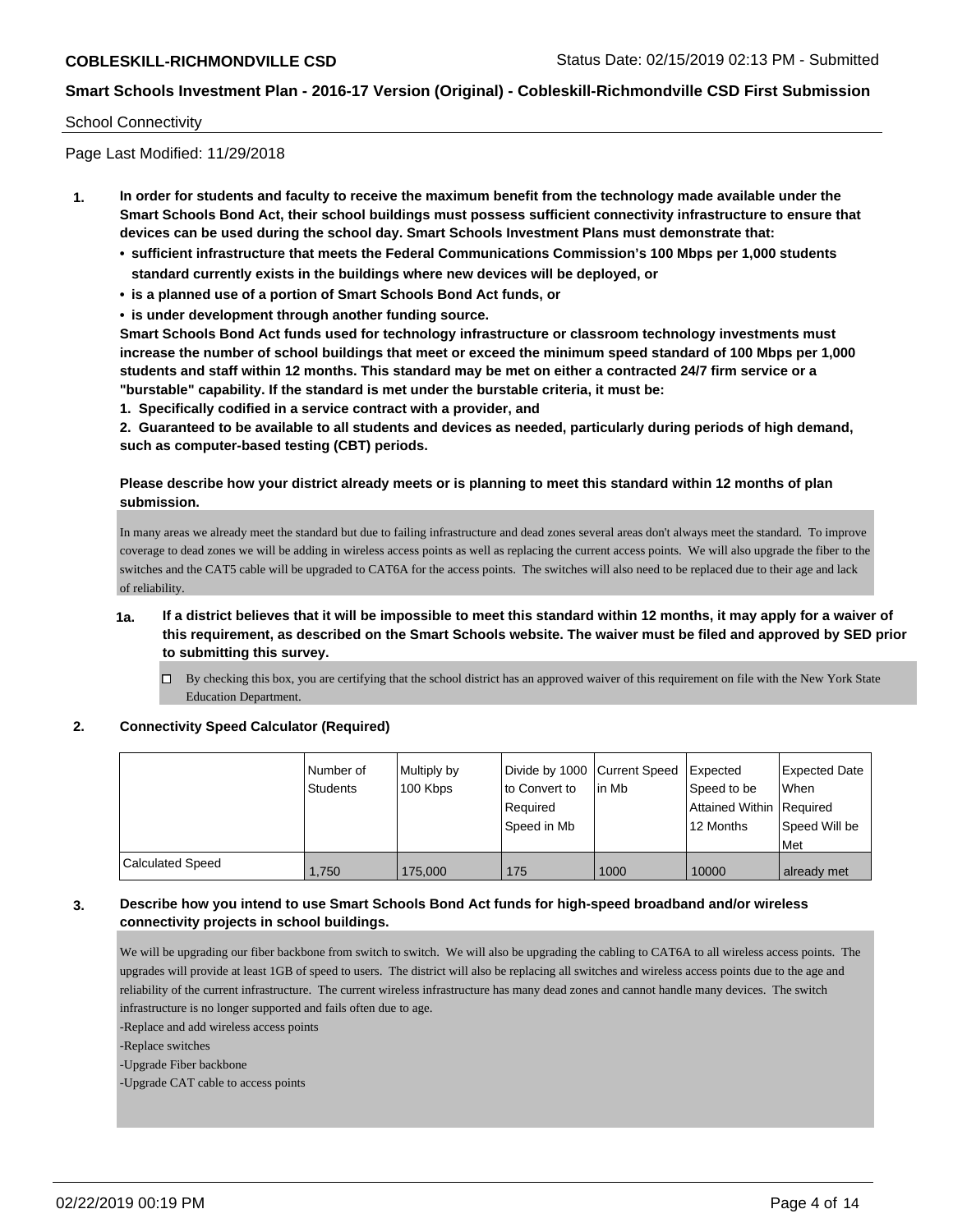School Connectivity

Page Last Modified: 11/29/2018

**4. Describe the linkage between the district's District Instructional Technology Plan and the proposed projects. (There should be a link between your response to this question and your response to Question 1 in Part E. Curriculum and Instruction "What are the district's plans to use digital connectivity and technology to improve teaching and learning?)**

Our increased and more reliable connectivity will enable students and teachers to integrate technology into the learning process. Our new wireless system will allow for mobile devices like chromebooks and laptops which isn't possible with our existing infrastructure. The upgraded network would allow for a 1:1 environment that could enhance student learning. With more reliable access to technology teachers will be more inclined to integrate it into their everyday lessons. The increase of technology can create more collaborative and student centered learning environments.

**5. If the district wishes to have students and staff access the Internet from wireless devices within the school building, or in close proximity to it, it must first ensure that it has a robust Wi-Fi network in place that has sufficient bandwidth to meet user demand.**

**Please describe how you have quantified this demand and how you plan to meet this demand.**

We will replace all wireless access points to meet the projected demands of our users. The number of access points will also increase to ensure that all learning spaces have access to internet. The cabling that goes to the access points will also be upgraded.

**6. As indicated on Page 5 of the guidance, the Office of Facilities Planning will have to conduct a preliminary review of all capital projects, including connectivity projects.**

**Please indicate on a separate row each project number given to you by the Office of Facilities Planning.**

| <b>Project Number</b> |
|-----------------------|
| 54-11-02-06-7-999-BA1 |
| 54-11-02-06-7-999-001 |

**7. Certain high-tech security and connectivity infrastructure projects may be eligible for an expedited review process as determined by the Office of Facilities Planning.**

**Was your project deemed eligible for streamlined review?**

Yes

**7a. Districts that choose the Streamlined Review Process will be required to certify that they have reviewed all installations with their licensed architect or engineer of record and provide that person's name and license number. The licensed professional must review the products and proposed method of installation prior to implementation and review the work during and after completion in order to affirm that the work was codecompliant, if requested.**

I certify that I have reviewed all installations with a licensed architect or engineer of record.

**8. Include the name and license number of the architect or engineer of record.**

| <b>Name</b>      | License Number |  |  |
|------------------|----------------|--|--|
| Gregory M Klokiw | 25863          |  |  |

**9. If you are submitting an allocation for School Connectivity complete this table.**

**Note that the calculated Total at the bottom of the table must equal the Total allocation for this category that you entered in the SSIP Overview overall budget.**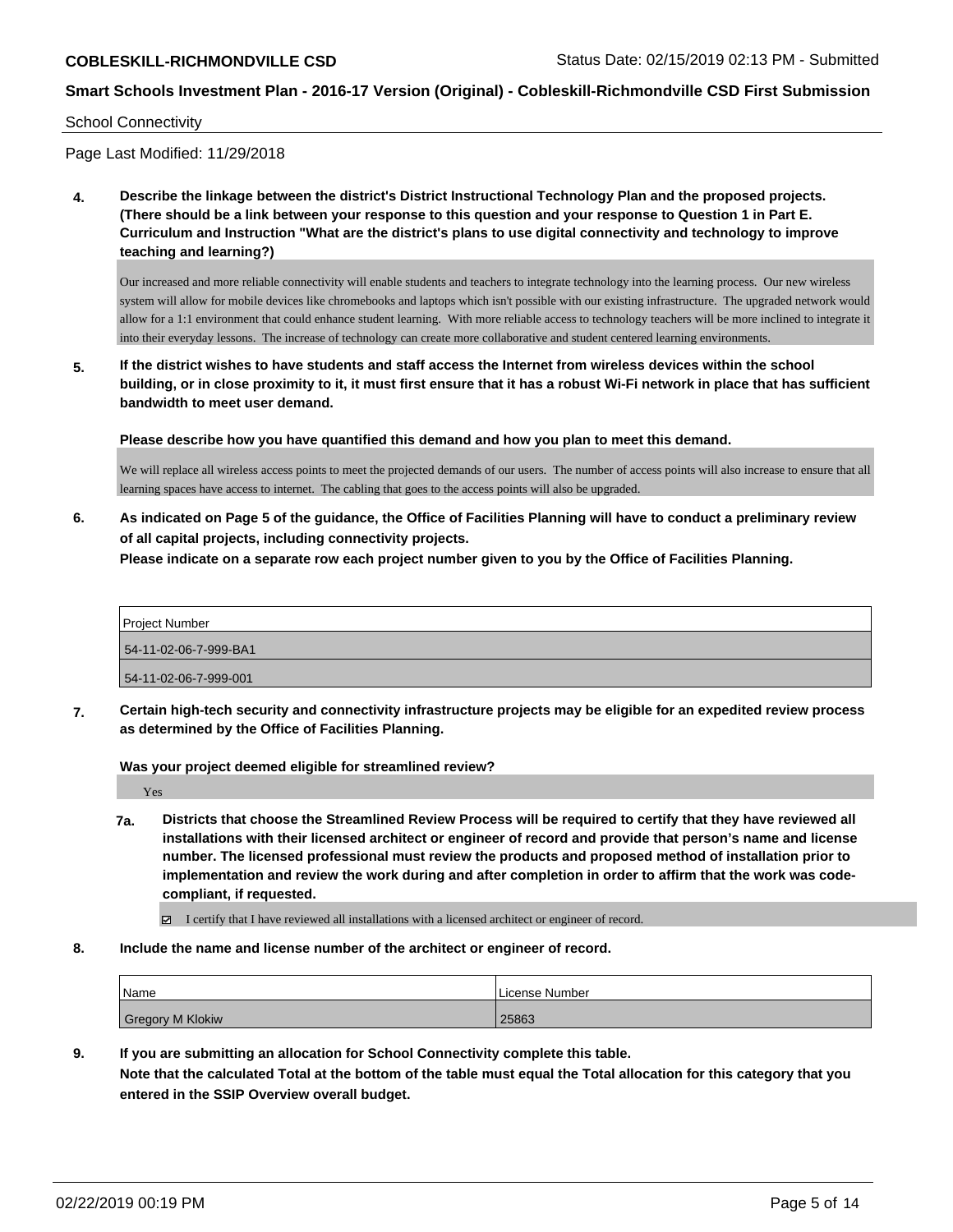School Connectivity

Page Last Modified: 11/29/2018

|                                            | Sub-           |
|--------------------------------------------|----------------|
|                                            | Allocation     |
| Network/Access Costs                       | 647,843        |
| <b>Outside Plant Costs</b>                 | $\mathbf 0$    |
| School Internal Connections and Components | 232,018        |
| <b>Professional Services</b>               | $\mathbf 0$    |
| Testing                                    | $\overline{0}$ |
| <b>Other Upfront Costs</b>                 | $\overline{0}$ |
| <b>Other Costs</b>                         | $\mathbf{0}$   |
| Totals:                                    | 879,861        |

**10. Please detail the type, quantity, per unit cost and total cost of the eligible items under each sub-category. This is especially important for any expenditures listed under the "Other" category. All expenditures must be eligible for tax-exempt financing to be reimbursed through the SSBA. Sufficient detail must be provided so that we can verify this is the case. If you have any questions, please contact us directly through smartschools@nysed.gov. NOTE: Wireless Access Points should be included in this category, not under Classroom Educational Technology, except those that will be loaned/purchased for nonpublic schools.**

**Add rows under each sub-category for additional items, as needed.**

| Select the allowable expenditure<br>type.<br>Repeat to add another item under<br>each type. | Item to be purchased                                                           | Quantity | Cost per Item | <b>Total Cost</b> |
|---------------------------------------------------------------------------------------------|--------------------------------------------------------------------------------|----------|---------------|-------------------|
| <b>Network/Access Costs</b>                                                                 | Meraki MS225FP-48 port POE Switch                                              | 80       | 3,220         | 257,600           |
| <b>Network/Access Costs</b>                                                                 | Meraki MS225FP-10 Year License                                                 | 80       | 902           | 72,160            |
| <b>Network/Access Costs</b>                                                                 | Meraki MS350-48 Port POE Switch                                                | 8        | 4,822         | 38,576            |
| <b>Network/Access Costs</b>                                                                 | Meraki 10G Base LR Single Mode                                                 | 100      | 625           | 62,575            |
| <b>Network/Access Costs</b>                                                                 | Meraki MR52 Wireless Access Points                                             | 55       | 580           | 31,900            |
| Network/Access Costs                                                                        | APC Smart-UPS1440VA Rack Mount<br>120 V AC-7 Minute                            | 25       | 730           | 18,250            |
| Network/Access Costs                                                                        | Meraki MS350-48FP 10 Year license<br>need for switch to operate                | 8        | 1.417         | 11,336            |
| Network/Access Costs                                                                        | Meraki MS425-16 L3 CLD MGD 10G<br><b>SFP Switch</b>                            | 8        | 5,802         | 46,416            |
| Network/Access Costs                                                                        | Meraki MS425-48FP 10 year license<br>for switch to function                    | 8        | 2,047         | 16,376            |
| Network/Access Costs                                                                        | Meraki MR 10 Year license Fee for<br>MR52 and MR74 access point to<br>function | 57       | 372           | 21,204            |
| <b>Connections/Components</b>                                                               | Appliance and network configuration                                            | 1        | 119,810       | 119,810           |
| <b>Connections/Components</b>                                                               | CAT6 Cabling to Access points                                                  |          | 37,000        | 37,000            |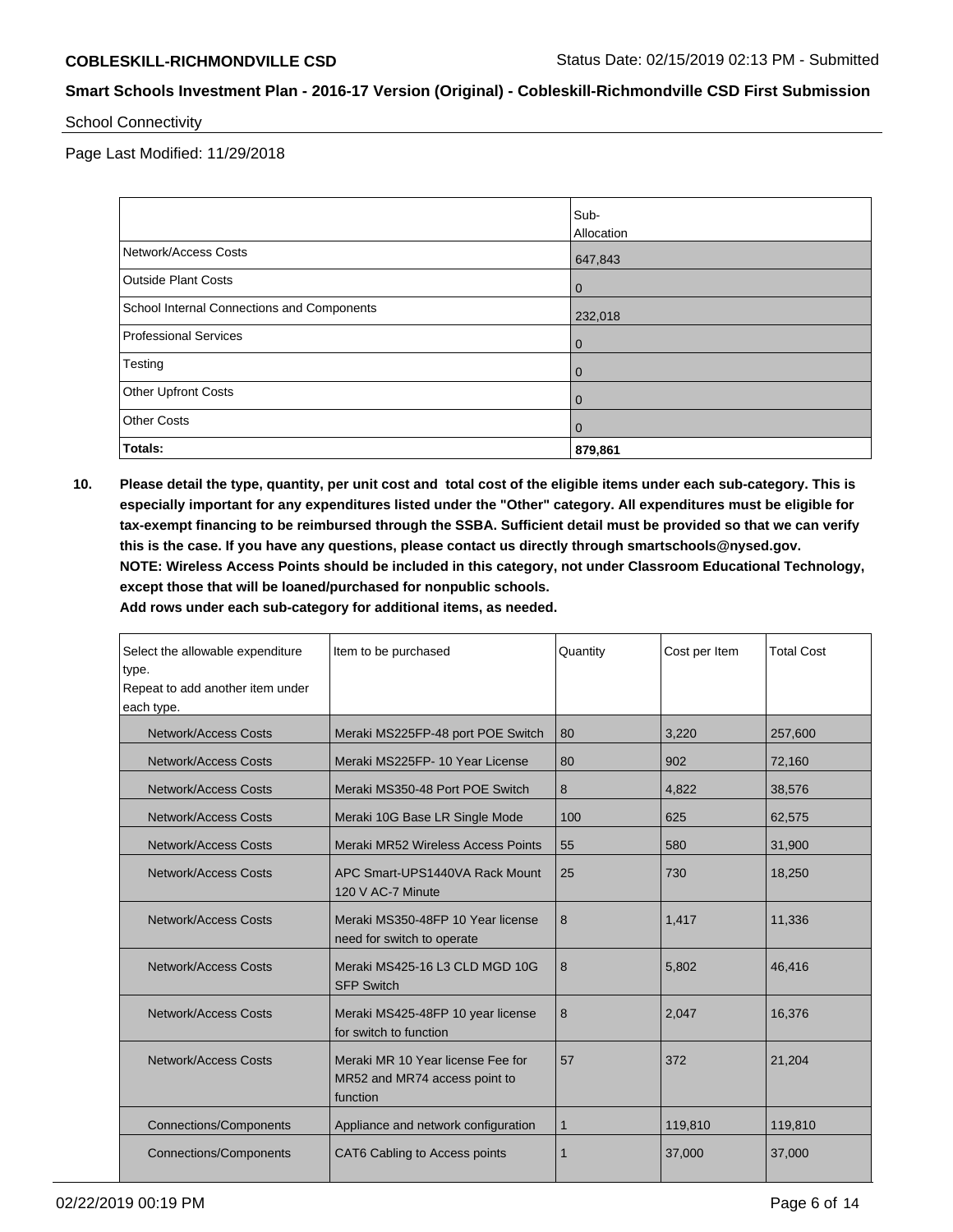## School Connectivity

Page Last Modified: 11/29/2018

| Select the allowable expenditure<br>type.<br>Repeat to add another item under<br>each type. | Item to be purchased                                                                                                             | Quantity       | Cost per Item | <b>Total Cost</b> |
|---------------------------------------------------------------------------------------------|----------------------------------------------------------------------------------------------------------------------------------|----------------|---------------|-------------------|
| <b>Connections/Components</b>                                                               | <b>Fiber Backbone</b>                                                                                                            | 1              | 43,142        | 43,142            |
| Network/Access Costs                                                                        | Cisco C220 M4 1U Rack Server-2x<br>Intel Xeon E5-2680 v4 Tetradeca-core<br>(14 core) 128 GB standard/1.5 TB<br><b>DDR4 SDRAM</b> | 2              | 8,375         | 16,750            |
| <b>Network/Access Costs</b>                                                                 | Cisco 5 year support/warranty                                                                                                    | $\overline{2}$ | 1,570         | 3,140             |
| <b>Connections/Components</b>                                                               | Cisco VIC 1225 Dual Port 10GB<br>SFP+CNA Optical Fiber                                                                           | 2              | 700           | 1,400             |
| <b>Connections/Components</b>                                                               | Cisco 32 GB SD Card for UCS srv                                                                                                  | $\overline{2}$ | 70            | 140               |
| Network/Access Costs                                                                        | Nimble Storage CS1000H<br>2x10GBASET Dual 10GBE H 10GBE<br>Optical                                                               | 1              | 35,700        | 35,700            |
| <b>Network/Access Costs</b>                                                                 | Nimble 5 year support/warranty                                                                                                   | 1              | 11,780        | 11,780            |
| <b>Network/Access Costs</b>                                                                 | VMware vSphere v.6.0 Essestials Plus<br>Kit-License 3 Host                                                                       | $\mathbf 1$    | 2,350         | 2,350             |
| <b>Network/Access Costs</b>                                                                 | <b>VMware Support and subscription</b><br>Basic-1 Year-Service-12x5x4 Business<br>hour-Technical-Electronic service              | $\mathbf 1$    | 570           | 570               |
| <b>Connections/Components</b>                                                               | <b>Appliance Configuration</b>                                                                                                   | 1              | 30,526        | 30,526            |
| <b>Network/Access Costs</b>                                                                 | Meraki MR74 Access Point                                                                                                         | $\overline{2}$ | 580           | 1,160             |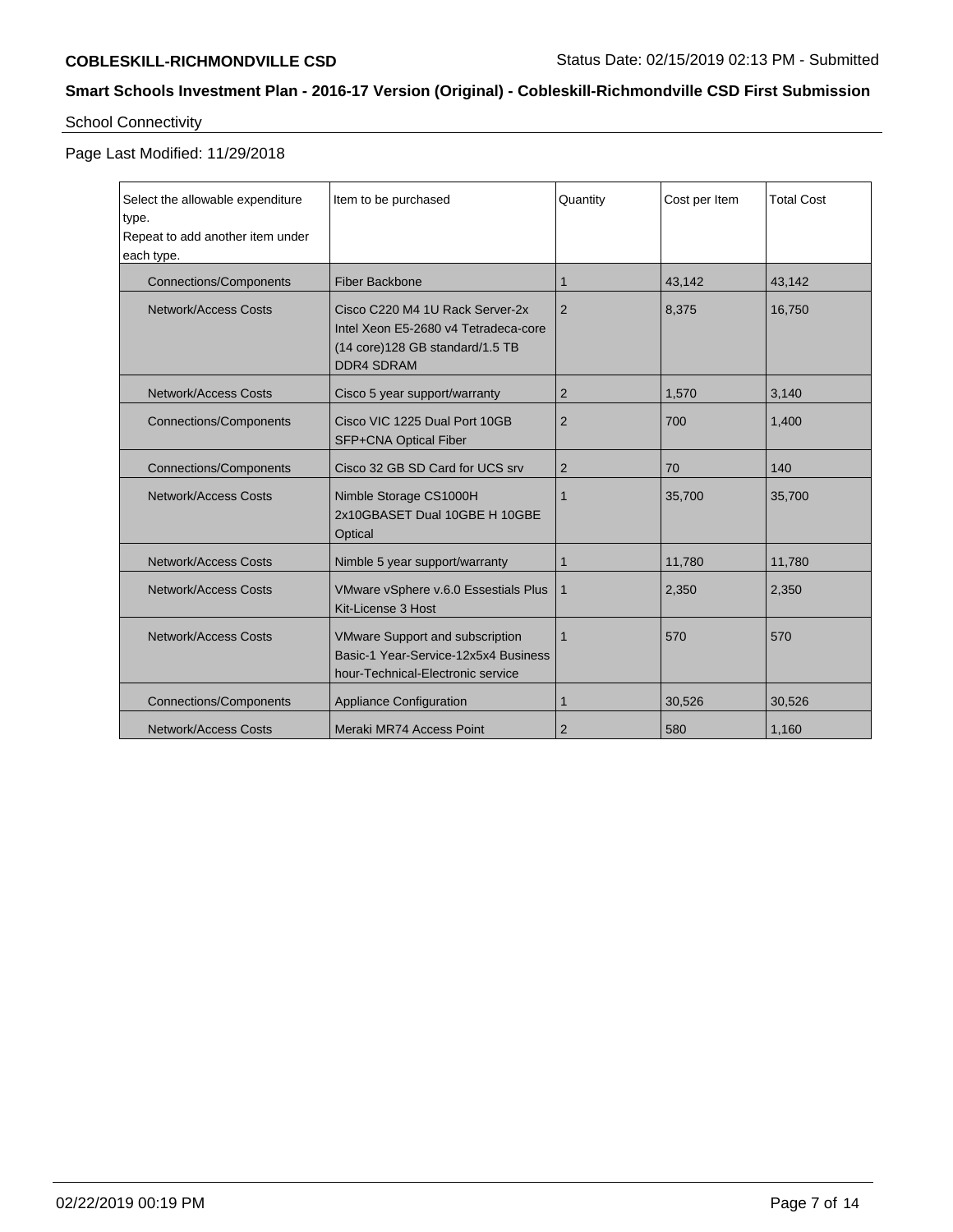## Classroom Learning Technology

Page Last Modified: 02/15/2019

**1. In order for students and faculty to receive the maximum benefit from the technology made available under the Smart Schools Bond Act, their school buildings must possess sufficient connectivity infrastructure to ensure that devices can be used during the school day. Smart Schools Investment Plans must demonstrate that sufficient infrastructure that meets the Federal Communications Commission's 100 Mbps per 1,000 students standard currently exists in the buildings where new devices will be deployed, or is a planned use of a portion of Smart Schools Bond Act funds, or is under development through another funding source.**

**Smart Schools Bond Act funds used for technology infrastructure or classroom technology investments must increase the number of school buildings that meet or exceed the minimum speed standard of 100 Mbps per 1,000 students and staff within 12 months. This standard may be met on either a contracted 24/7 firm service or a "burstable" capability. If the standard is met under the burstable criteria, it must be:**

**1. Specifically codified in a service contract with a provider, and**

**2. Guaranteed to be available to all students and devices as needed, particularly during periods of high demand, such as computer-based testing (CBT) periods.**

**Please describe how your district already meets or is planning to meet this standard within 12 months of plan submission.**

In many areas we already meet the standard but due to failing infrastructure and dead zones several areas don't always meet the standard. To improve coverage to dead zones we will be adding in wireless access points as well as replacing the current access points. We will also upgrade the fiber to the switches and the CAT5 cable will be upgraded to CAT6A for the access points. The switches will also need to be replaced due to their age and lack of reliability.

- **1a. If a district believes that it will be impossible to meet this standard within 12 months, it may apply for a waiver of this requirement, as described on the Smart Schools website. The waiver must be filed and approved by SED prior to submitting this survey.**
	- By checking this box, you are certifying that the school district has an approved waiver of this requirement on file with the New York State Education Department.

#### **2. Connectivity Speed Calculator (Required)**

|                         | Number of | Multiply by |               | Divide by 1000 Current Speed Expected |                          | Expected Date |
|-------------------------|-----------|-------------|---------------|---------------------------------------|--------------------------|---------------|
|                         | Students  | 100 Kbps    | to Convert to | lin Mb                                | Speed to be              | When          |
|                         |           |             | Required      |                                       | Attained Within Required |               |
|                         |           |             | Speed in Mb   |                                       | 12 Months                | Speed Will be |
|                         |           |             |               |                                       |                          | Met           |
| <b>Calculated Speed</b> | 1.750     | 175,000     | 175           | 1000                                  | 10000                    | already met   |

**3. If the district wishes to have students and staff access the Internet from wireless devices within the school building, or in close proximity to it, it must first ensure that it has a robust Wi-Fi network in place that has sufficient bandwidth to meet user demand.**

**Please describe how you have quantified this demand and how you plan to meet this demand.**

We performed an audit of the current system to see where we lacked coverage. The current wireless network is unreliable due to age and lack of coverage. The new plan calls for an additional 55 access points to increase our wireless coverage and the replacement of the 98 existing access points. The current wireless cannot handle several devices on one AP. The plan also calls for new CAT6 cable to be run to all 153 access points.

**4. All New York State public school districts are required to complete and submit an Instructional Technology Plan survey to the New York State Education Department in compliance with Section 753 of the Education Law and per Part 100.12 of the Commissioner's Regulations.**

**Districts that include educational technology purchases as part of their Smart Schools Investment Plan must have a submitted and approved Instructional Technology Plan survey on file with the New York State Education Department.**

By checking this box, you are certifying that the school district has an approved Instructional Technology Plan survey on file with the New York State Education Department.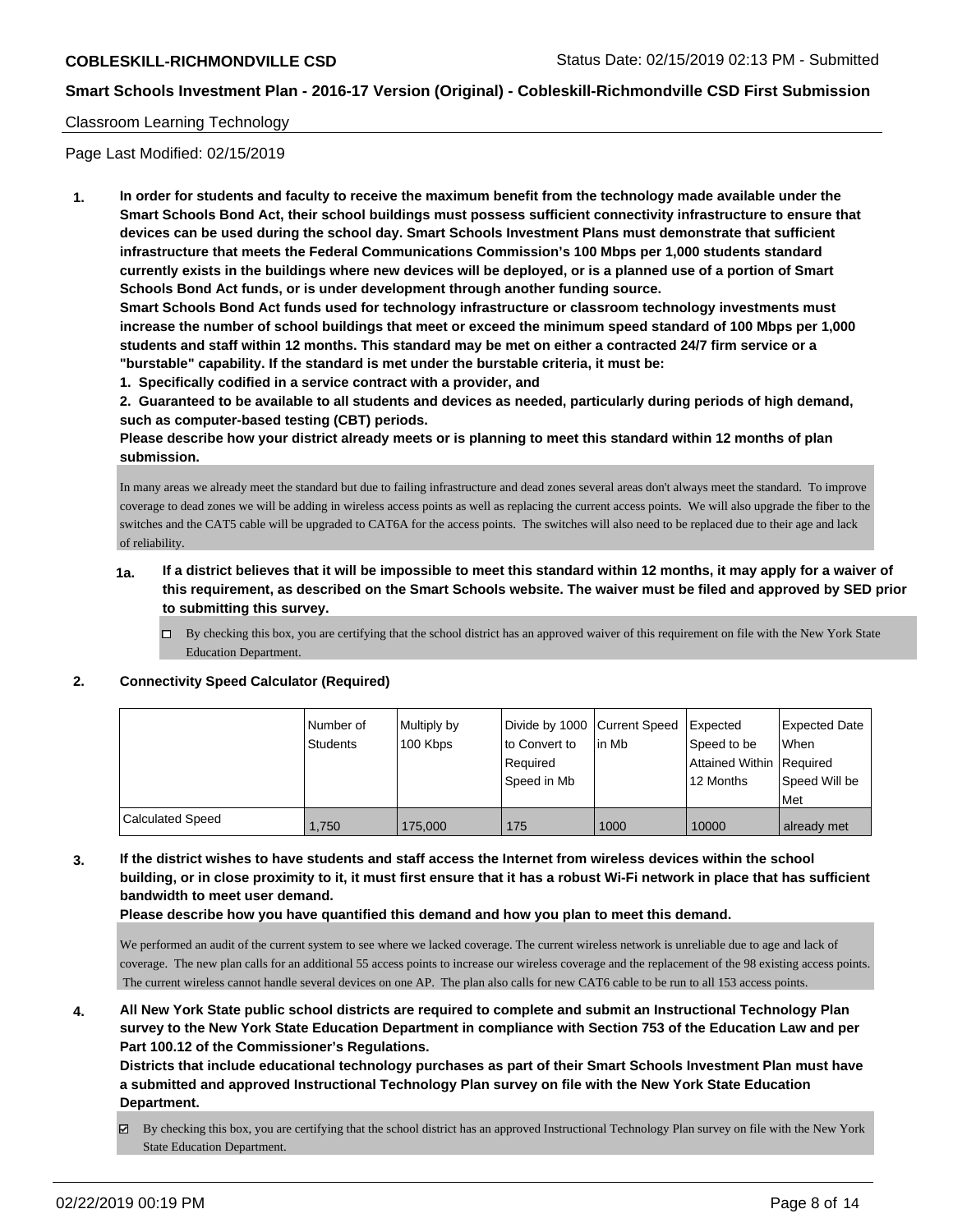### Classroom Learning Technology

Page Last Modified: 02/15/2019

**5. Describe the devices you intend to purchase and their compatibility with existing or planned platforms or systems. Specifically address the adequacy of each facility's electrical, HVAC and other infrastructure necessary to install and support the operation of the planned technology.**

With the advancement in technology C-RCS finds that this would be a good time to update presentation tools in the classroom. Flat panel displays are becoming the new standard in classroom technology and using the SSBA money is the perfect opportunity to modernize classrooms. The SMART flat panel displays is a device that will allow for students to receive the live notes right on their device. It also lasts longer and is easier to install over the projector and smartboard model.

Currently the district uses smart boards with a projector so the new panels should phase in nicely. The electric is already there when replacing existing Smartboards and would be run by our Operations and Maintenance staff if needed for new installations.

We became a "Google school" and have started implementing Chromebooks over the past 2 years. In order to expedite the process we hope to use SSBA funds to help offset the costs. The Dell Chromebooks that we are looking to purchase are the same that we have now.

- **6. Describe how the proposed technology purchases will:**
	- **> enhance differentiated instruction;**
	- **> expand student learning inside and outside the classroom;**
	- **> benefit students with disabilities and English language learners; and**
	- **> contribute to the reduction of other learning gaps that have been identified within the district.**

**The expectation is that districts will place a priority on addressing the needs of students who struggle to succeed in a rigorous curriculum. Responses in this section should specifically address this concern and align with the district's Instructional Technology Plan (in particular Question 2 of E. Curriculum and Instruction: "Does the district's instructional technology plan address the needs of students with disabilities to ensure equitable access to instruction, materials and assessments?" and Question 3 of the same section: "Does the district's instructional technology plan address the provision of assistive technology specifically for students with disabilities to ensure access to and participation in the general curriculum?"**

The SMART flat panel displays allow for real time collaboration as well as student participation from their seat or in front of the class. The new technology makes it easy for teachers to share their notes with students through Smarts Amp software. In the past teachers would have to print out copies so that students could fill them in while teaching, now students can can have the live notes cast right to their screen using Amp. Students would also be able to work on projects at home and then cast their screen so that the teacher and students can see their ideas and work.

Using Smart Kapp IQ students with disabilities would be able to contribute to board work right from their seat. If students had a hard time writing or following along on the board the lessons can be streamed to their devices using the Smart Kapp IQ software. Smart Notebook would also be used for students to interact with the boards. Students can also use Splashtop from the Chrome store to write on anything that they teacher wants to share. Presenting material in more visual ways using Smart Notebook can help ELL learners.

The Chromebooks will help to expedite our 1:1 initiative. We are behind when it comes to Google implementation and the added devices from SSBA will help us get to where we need to be. We have been slowly rolling out carts to impact more students but we would like to increase that number over the next 2 years to allow us to be closer to 1:1.

The Chromebooks are an excellent tool to use for student with disabilities. In Google docs there is a built in speech to text or text to speech function that can help the students read or write classwork. It will also allow them to have their tests read to them on the Chromebook. Other areas where Chromebooks will be used are:

- Handwriting assistance
- Organizing classwork through Google Classroom and Drive
- Class notes can be emailed to students so that they have a copy

Google Translate can be used on the Chromebooks for ELL students.

**7. Where appropriate, describe how the proposed technology purchases will enhance ongoing communication with parents and other stakeholders and help the district facilitate technology-based regional partnerships, including distance learning and other efforts.**

With the increased technology classrooms would be able to connect with other classes from around the world through Google Hangouts or Skype. Students could also have guest speakers present from other locations using their flat panel display.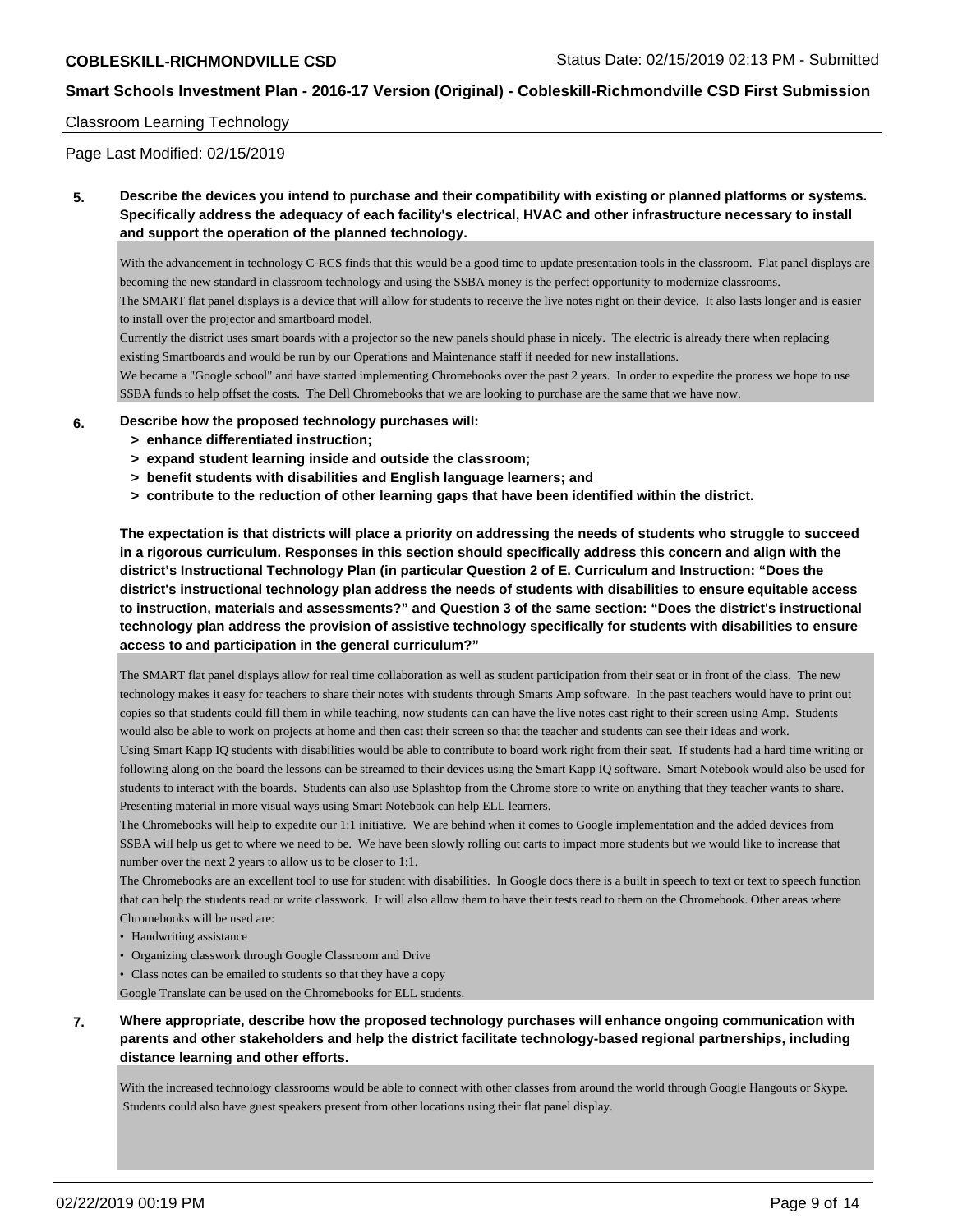#### Classroom Learning Technology

Page Last Modified: 02/15/2019

**8. Describe the district's plan to provide professional development to ensure that administrators, teachers and staff can employ the technology purchased to enhance instruction successfully.**

**Note: This response should be aligned and expanded upon in accordance with your district's response to Question 1 of F. Professional Development of your Instructional Technology Plan: "Please provide a summary of professional development offered to teachers and staff, for the time period covered by this plan, to support technology to enhance teaching and learning. Please include topics, audience and method of delivery within your summary."**

The professional development plan will continue to support the use of meaningful instructional tools with curricular goals as outlined in the district's strategic plan and Professional Growth plan. Professional Development will be provided through a number of ways. Some examples are: BOCES Model School Services, in-district professional development opportunities, SUNY Oneonta, and SUNY Cobleskill. Ongoing support and guidance by the Director of Information Technology will allow for consistent and specific opportunities throughout the district. Some Examples Include:

Interactive Reading Notebooks: This course will be a collaborative class focusing on using technology to create lessons and materials for teachers to use in their reading lessons through the use of interactive notebooks. Participants will have multiple opportunities for discussions about classroom applications, best practice, and differentiated instruction to modify and create lessons/notebook materials to meet the CCSS for their grade/subject level.

Intro to Smartboards: Teachers will learn the basics of smartboards and best practices. Teachers will also be trained on how to create interactive lessons.

Screencasting and more:This course is intended to introduce teachers of all subjects and grade levels to innovative internet tools to use in any classroom. Screencast-O-Matic will be the main tool explored. It gives you the ability to create and share screen recordings to engage your auditory and visual learners. We will also be sharing tools such as Chirbit, Jing, Fakebook, Screencastifyand more!

We have started using Google now and are looking to add a tech integration specialist that would focus on technology integration in the classroom. We have also started to create Google courses for teachers.

- **9. Districts must contact the SUNY/CUNY teacher preparation program that supplies the largest number of the district's new teachers to request advice on innovative uses and best practices at the intersection of pedagogy and educational technology.**
	- By checking this box, you certify that you have contacted the SUNY/CUNY teacher preparation program that supplies the largest number of your new teachers to request advice on these issues.
	- **9a. Please enter the name of the SUNY or CUNY Institution that you contacted.**

SUNY Oneonta

**9b. Enter the primary Institution phone number.**

607-436-2541

**9c. Enter the name of the contact person with whom you consulted and/or will be collaborating with on innovative uses of technology and best practices.**

Jan Bowers

**10. A district whose Smart Schools Investment Plan proposes the purchase of technology devices and other hardware must account for nonpublic schools in the district.**

**Are there nonpublic schools within your school district?**

Yes

 $\square$  No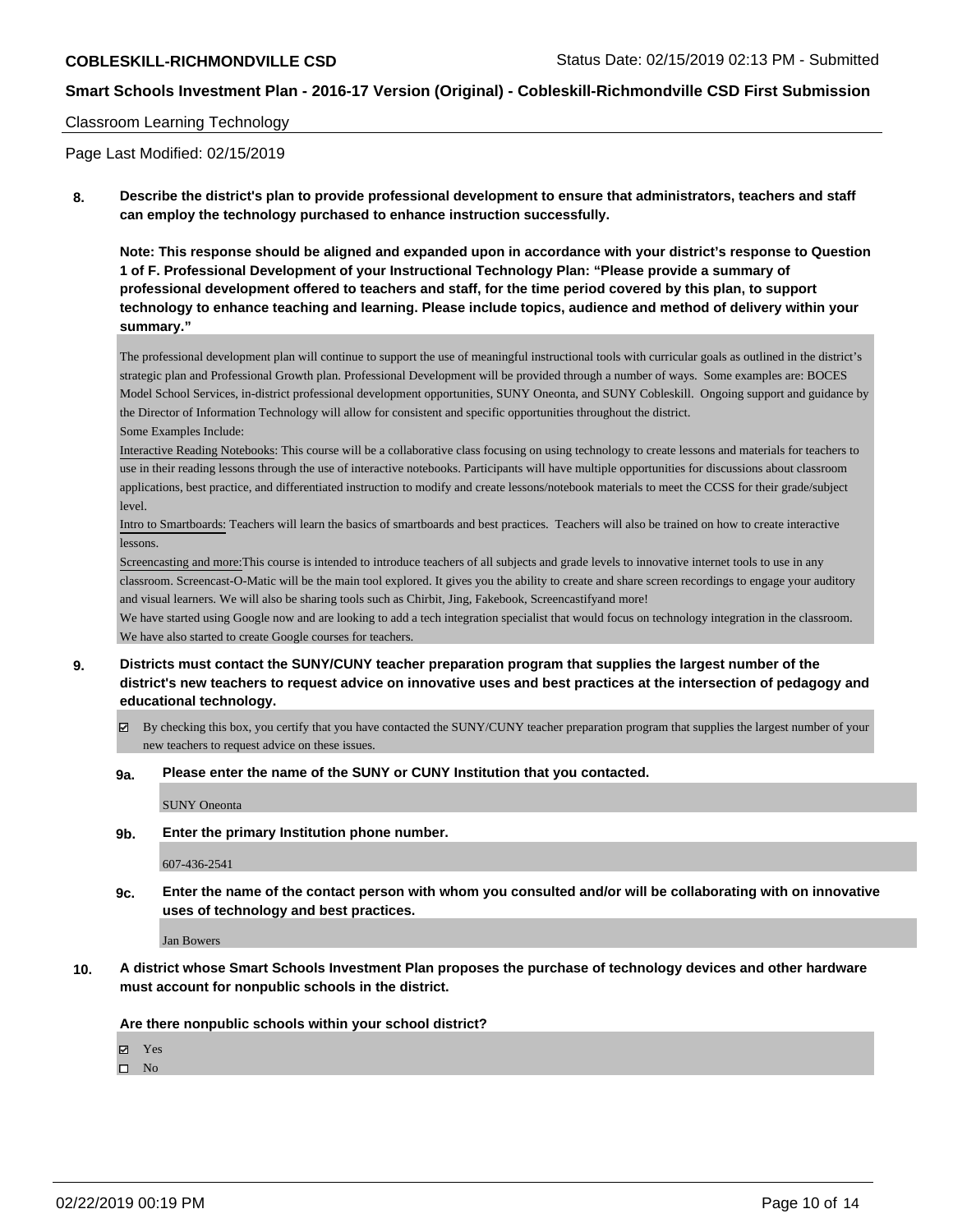#### Classroom Learning Technology

Page Last Modified: 02/15/2019

**10a. Describe your plan to loan purchased hardware to nonpublic schools within your district. The plan should use your district's nonpublic per-student loan amount calculated below, within the framework of the guidance. Please enter the date by which nonpublic schools must request classroom technology items. Also, specify in your response the devices that the nonpublic schools have requested, as well as in the in the Budget and the Expenditure Table at the end of the page.**

The only nonpublic school in our district in 2014-15 was Cornerstone Christian Academy, which has since moved out of the district.

**10b. A final Smart Schools Investment Plan cannot be approved until school authorities have adopted regulations specifying the date by which requests from nonpublic schools for the purchase and loan of Smart Schools Bond Act classroom technology must be received by the district.**

 $\Box$  By checking this box, you certify that you have such a plan and associated regulations in place that have been made public.

#### **11. Nonpublic Classroom Technology Loan Calculator**

**The Smart Schools Bond Act provides that any Classroom Learning Technology purchases made using Smart Schools funds shall be lent, upon request, to nonpublic schools in the district. However, no school district shall be required to loan technology in amounts greater than the total obtained and spent on technology pursuant to the Smart Schools Bond Act and the value of such loan may not exceed the total of \$250 multiplied by the nonpublic school enrollment in the base year at the time of enactment.**

**See:**

**http://www.p12.nysed.gov/mgtserv/smart\_schools/docs/Smart\_Schools\_Bond\_Act\_Guidance\_04.27.15\_Final.pdf.**

|                                       | 1. Classroom<br>Technology | 2. Public<br>Enrollment | l 3. Nonpublic<br>Enrollment | l 4. Sum of<br>Public and | l 5. Total Per<br>Pupil Sub- | l 6. Total<br>Nonpublic Loan                                                                  |
|---------------------------------------|----------------------------|-------------------------|------------------------------|---------------------------|------------------------------|-----------------------------------------------------------------------------------------------|
|                                       | Sub-allocation             | $(2014 - 15)$           | (2014-15)                    | l Nonpublic               | allocation                   | l Amount                                                                                      |
|                                       |                            |                         |                              | Enrollment                |                              |                                                                                               |
| Calculated Nonpublic Loan<br>l Amount |                            |                         |                              |                           |                              | (No Response)   (No Response)   (No Response)   (No Response)   (No Response)   (No Response) |

**12. To ensure the sustainability of technology purchases made with Smart Schools funds, districts must demonstrate a long-term plan to maintain and replace technology purchases supported by Smart Schools Bond Act funds. This sustainability plan shall demonstrate a district's capacity to support recurring costs of use that are ineligible for Smart Schools Bond Act funding such as device maintenance, technical support, Internet and wireless fees, maintenance of hotspots, staff professional development, building maintenance and the replacement of incidental items. Further, such a sustainability plan shall include a long-term plan for the replacement of purchased devices and equipment at the end of their useful life with other funding sources.**

 $\boxtimes$  By checking this box, you certify that the district has a sustainability plan as described above.

**13. Districts must ensure that devices purchased with Smart Schools Bond funds will be distributed, prepared for use, maintained and supported appropriately. Districts must maintain detailed device inventories in accordance with generally accepted accounting principles.**

By checking this box, you certify that the district has a distribution and inventory management plan and system in place.

**14. If you are submitting an allocation for Classroom Learning Technology complete this table. Note that the calculated Total at the bottom of the table must equal the Total allocation for this category that you entered in the SSIP Overview overall budget.**

|                         | Sub-Allocation |
|-------------------------|----------------|
| Interactive Whiteboards | 100,000        |
| Computer Servers        |                |
| Desktop Computers       |                |
| Laptop Computers        |                |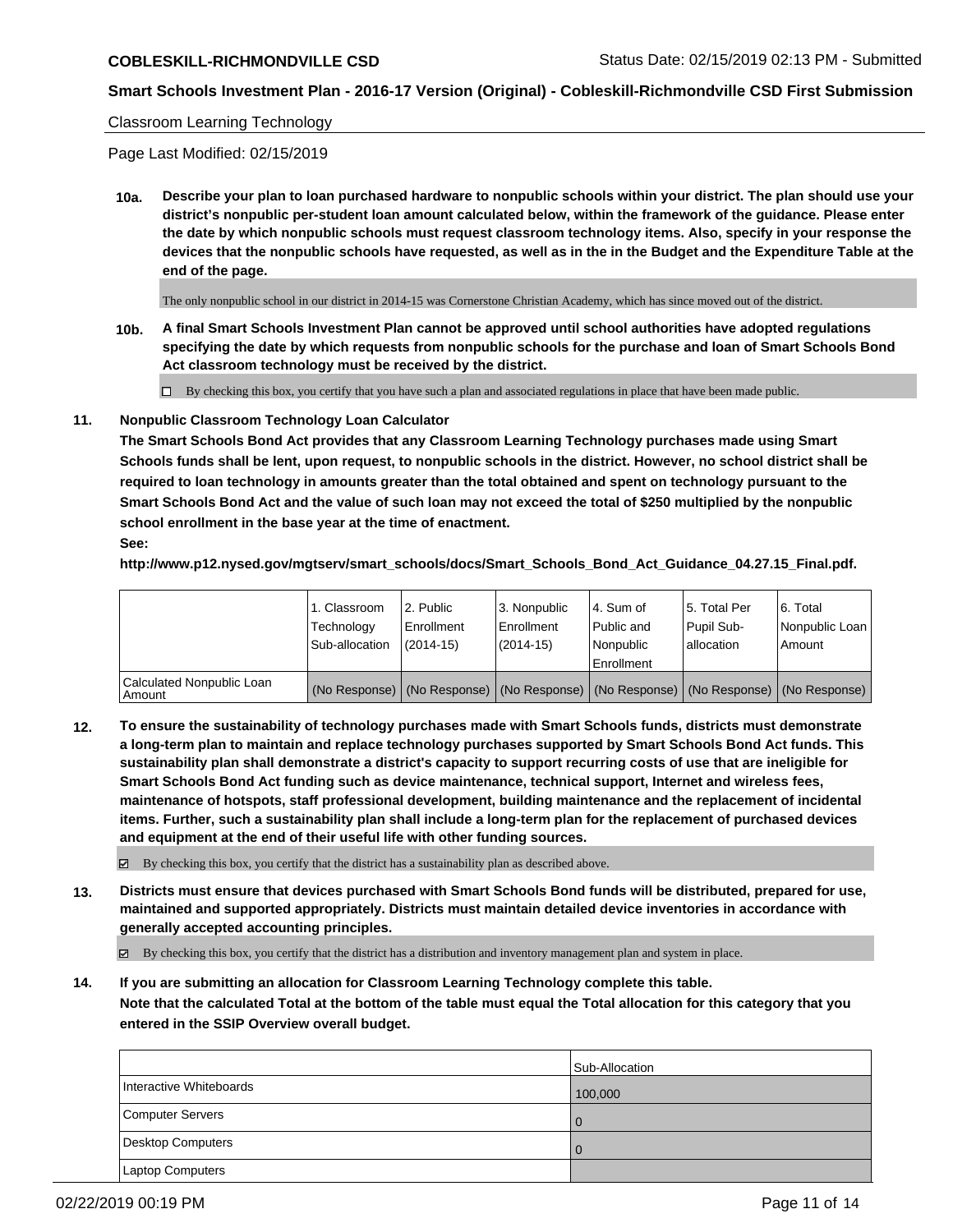## Classroom Learning Technology

Page Last Modified: 02/15/2019

|                    | Sub-Allocation |
|--------------------|----------------|
|                    | 62,500         |
| Tablet Computers   |                |
| <b>Other Costs</b> |                |
| Totals:            | 162,500        |

**15. Please detail the type, quantity, per unit cost and total cost of the eligible items under each sub-category. This is especially important for any expenditures listed under the "Other" category. All expenditures must be capital-bond eligible to be reimbursed through the SSBA. If you have any questions, please contact us directly through smartschools@nysed.gov.**

**Please specify in the "Item to be Purchased" field which specific expenditures and items are planned to meet the district's nonpublic loan requirement, if applicable.**

**NOTE: Wireless Access Points that will be loaned/purchased for nonpublic schools should ONLY be included in this category, not under School Connectivity, where public school districts would list them. Add rows under each sub-category for additional items, as needed.**

| Select the allowable expenditure | I Item to be Purchased        | Quantity  | Cost per Item | <b>Total Cost</b> |
|----------------------------------|-------------------------------|-----------|---------------|-------------------|
| type.                            |                               |           |               |                   |
| Repeat to add another item under |                               |           |               |                   |
| each type.                       |                               |           |               |                   |
| Interactive Whiteboards          | Interactive Display boards    | <b>20</b> | 5.000         | 100.000           |
| <b>Laptop Computers</b>          | <b>Dell Touch Chromebooks</b> | 250       | 250           | 62,500            |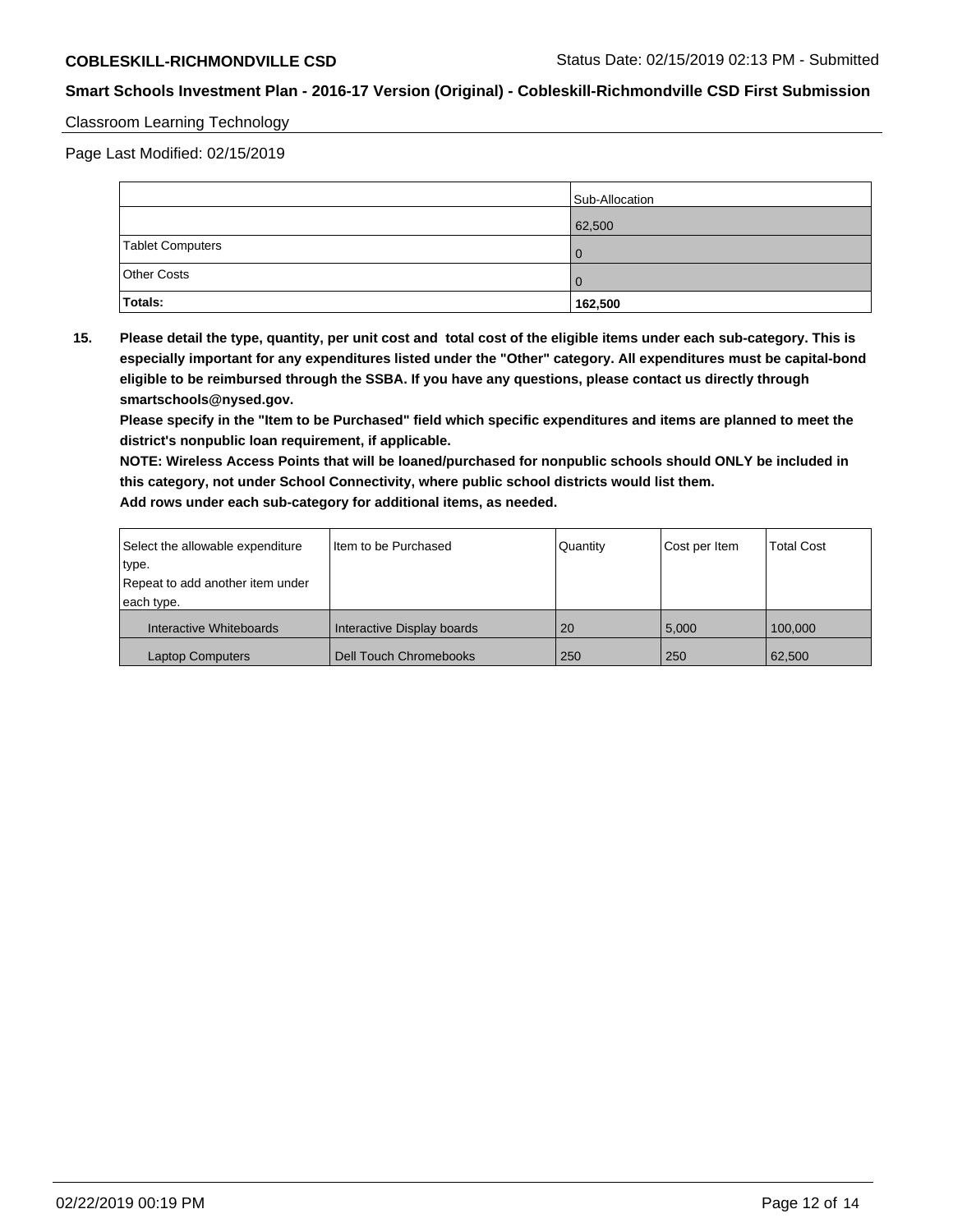### High-Tech Security Features

Page Last Modified: 11/27/2018

**1. Describe how you intend to use Smart Schools Bond Act funds to install high-tech security features in school buildings and on school campuses.**

The current security camera system is failing. The cameras offer a low level resolution, have many blind spots and the video servers are failing. The current recommendation would be to double the number of cameras we have while upgrading to a system that is more functional and reliable. The system would also allow for law enforcement to have remote access to the system in case of an emergency.

**2. All plans and specifications for the erection, repair, enlargement or remodeling of school buildings in any public school district in the State must be reviewed and approved by the Commissioner. Districts that plan capital projects using their Smart Schools Bond Act funds will undergo a Preliminary Review Process by the Office of Facilities Planning.** 

**Please indicate on a separate row each project number given to you by the Office of Facilities Planning.**

| Project Number        |  |
|-----------------------|--|
| 54-11-02-06-7-999-BA1 |  |
| 54-11-02-06-7-999-001 |  |

#### **3. Was your project deemed eligible for streamlined Review?**

Yes

 $\square$  No

- **3a. Districts with streamlined projects must certify that they have reviewed all installations with their licensed architect or engineer of record, and provide that person's name and license number. The licensed professional must review the products and proposed method of installation prior to implementation and review the work during and after completion in order to affirm that the work was code-compliant, if requested.**
	- By checking this box, you certify that the district has reviewed all installations with a licensed architect or engineer of record.
- **4. Include the name and license number of the architect or engineer of record.**

| Name             | License Number |
|------------------|----------------|
| Gregory M Klokiw | 25863          |

**5. If you have made an allocation for High-Tech Security Features, complete this table. Note that the calculated Total at the bottom of the table must equal the Total allocation for this category that you entered in the SSIP Overview overall budget.**

|                                                      | Sub-Allocation |
|------------------------------------------------------|----------------|
| Capital-Intensive Security Project (Standard Review) | (No Response)  |
| <b>Electronic Security System</b>                    | 308,500        |
| <b>Entry Control System</b>                          | (No Response)  |
| Approved Door Hardening Project                      | (No Response)  |
| <b>Other Costs</b>                                   | (No Response)  |
| Totals:                                              | 308,500        |

**6. Please detail the type, quantity, per unit cost and total cost of the eligible items under each sub-category. This is especially important for any expenditures listed under the "Other" category. All expenditures must be capital-bond eligible to be reimbursed through the SSBA. If you have any questions, please contact us directly through smartschools@nysed.gov.**